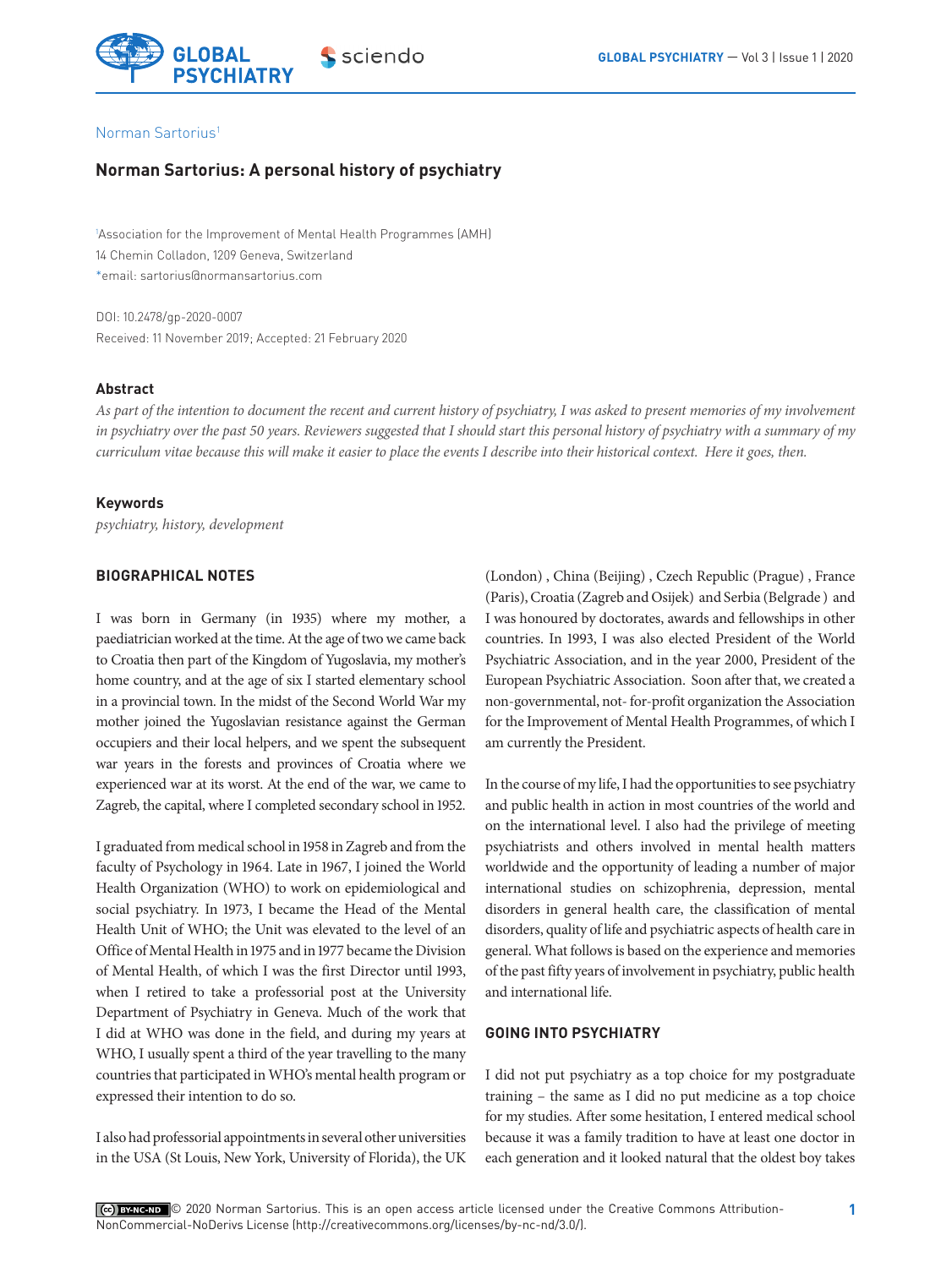this on. Once I completed my medical studies in 1958, I stood before the choice of specialty: I wanted to take on paediatrics – but did not because my mother was a famous paediatrician and I felt that I would be constantly compared to her; nor ophthalmology, my second choice because there were too many candidates for that and many were better placed because of their political credentials.

Psychiatry was the third choice: but there was also the difficulty that it did not have posts for which I could compete for: after some hesitation, I entered psychiatry as a volunteer and spent the first couple of years working without receiving a salary. This was not unusual: in the 1960s psychiatry in Yugoslavia was – as in many other countries – the discipline that offered fewest positions for specialty training because it was among the last on the list of priorities considered by the government and the medical establishment. There was also a limit to the numbers of volunteers – it was not considered particularly important to produce more psychiatrists regardless of cost.

# **EARLY YEARS OF WORK, PSYCHIATRY IN YUGOSLAVIA**

All of this was happening in what was then Yugoslavia not too long after the end of the Second World War (1939–1945), which devastated the country and its resources. As promised during the war and as usual in countries of Eastern Europe after the Second World War, health care was provided free of charge for most patients. The exceptions were people in the 'free professions' such as artists or lawyers who had a private office and were not employed in government or its institutions and companies: they had to pay for their health care.

The resources offered for general and specialist health care were meagre but neither this nor the consequent hardships were surprising to anyone: the war had shown that survival is possible without too many of the amenities that we today consider as essential – such as clean water, decent clothing, regular food intake (occasionally including meat), medications, interventions and responses to other demands on time or at least soon.

For me, the tolerance of hardship was even easier. Having spent the second half of the Second World War with the resistance in the forests, I did not even know that things need or can be different: during those several years, scarcity of resources mattered little if survival was likely.

The first day of my service in the psychiatric department, in 1960, nearly ended my engagement. I came to the department at 7 a.m., at the time when patients with the diagnosis of schizophrenia were being awakened having been in an insulin coma for half an hour or so – this being in many countries then a popular form of treatment for schizophrenia. The awakening was accompanied by screams of patients and shouting by staff; other patients were seated in their rooms waiting for their breakfast apparently oblivious to the cries and shouting. I was profoundly distressed: what I was seeing and hearing was very far from psychiatry as we imagined it or for that matter from medicine as a humane discipline. The senior psychiatrist who received me spent a good part of the morning telling me about the benefits of insulin coma in the treatment of schizophrenia and of electroconvulsive therapy, both of which had been widely used for the treatment of schizophrenia and bipolar disorders in the 1960s. But I remained, to a large extent, unconvinced.

I am writing about the surprise that I had on seeing the department of psychiatry in action, to underline the fact that the education of psychiatry in the undergraduate curriculum did not include much contact with patients or presence in a department of psychiatry or in a mental hospital. In addition to some 30 hours of lectures of psychiatry, we did have to see a few patients and provide reports on interviewing them in the fifth year of our undergraduate studies – but, we saw these patients in a consulting room, for an hour or so; these patients were also often interviewed by many students that made the interview fluent, the patients volunteering information about their symptoms in a manner that made the diagnosis easy. Patients selected for presentation to students or to give them psychiatric history were decently dressed and generally well behaved.

# **PSYCHIATRIC SERVICES IN YUGOSLAVIA IN THE SIXTIES**

The department of psychiatry in the university hospital had, despite these impressions, many attributes of a medical establishment. There were nurses and doctors, rooms usually with no more than 10 beds, clean towels and bedsheets, food served like in the other departments of the hospital, medications distributed at regular intervals. This was very different from the situation in mental hospitals where the number of staff was often small, the facilities were overcrowded and the treatment – if any – consisted of heavy sedation and various forms of shock – including Metrazol convulsive therapy, electroconvulsive therapy, insulin comas and 'stimulation' by smaller doses of insulin to 'awaken appetite and cheer patients up'.

The notion that patients had rights was not made explicit to patients, their families or to medical students; it did influence the treatment provided.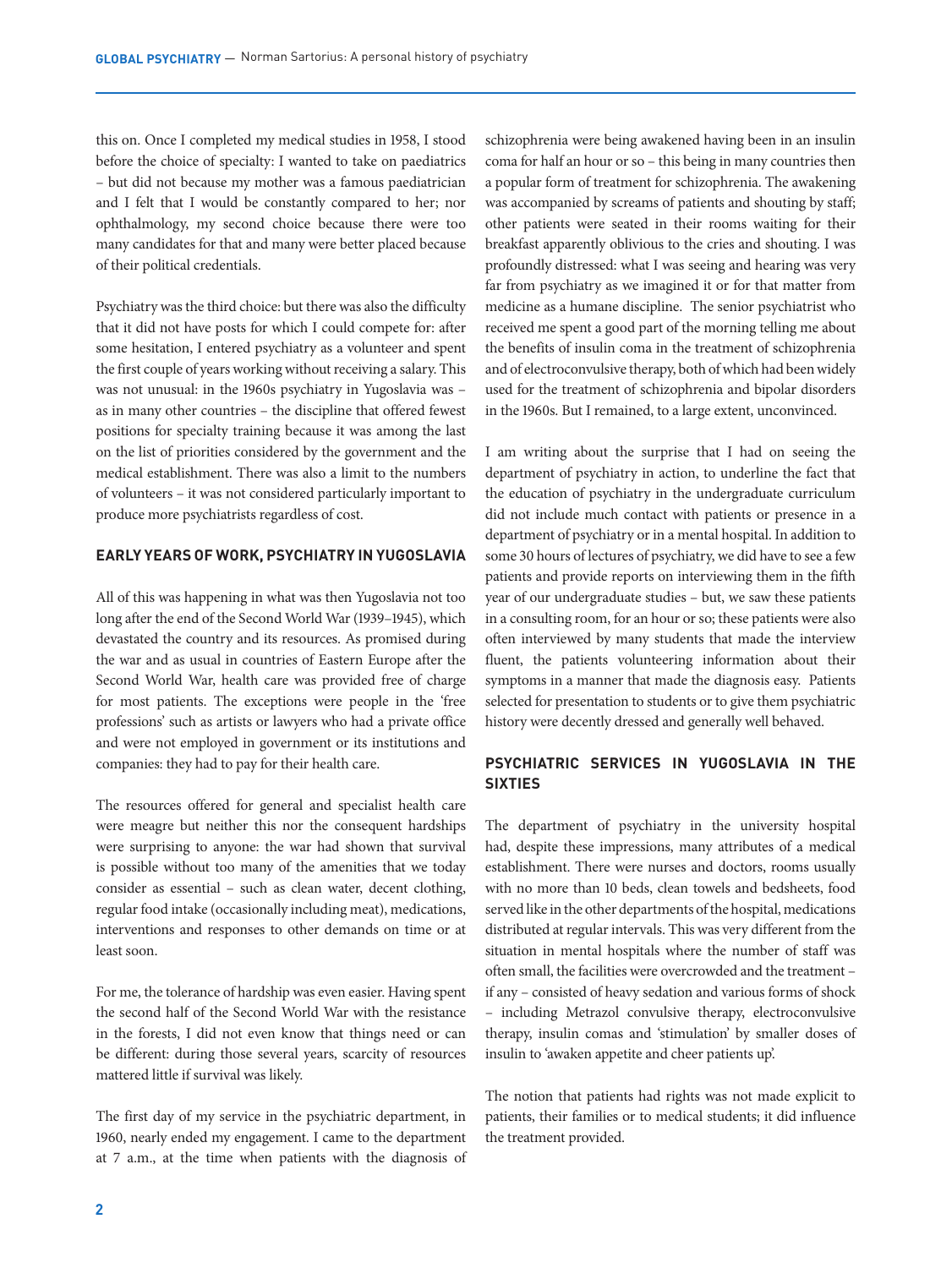There were exceptions, psychiatric hospitals that were providing decent mental health care; these were of better quality because of exceptional people who were directing them and not for any other reasons. In a small town not far from the capital city of Croatia, for example, there was a hospital with some 800 beds, and one psychiatrist, also its director. The patients were engaged in farming and maintenance of the hospital. Women with chronic mental illness who did not have a family or anyone to look after them stayed in hospital and were given the charge to care for one or two severely handicapped children – and performed remarkably well. Apart from the chief cook and one assistant, all the kitchen staff were patients. All other hospital chores were done by patients. There were 2 acute wards but patients did not stay long in them – some of them whose health improved rapidly were sent home and others got engaged in work in the hospital. The director of the hospital did not believe in work therapy as it was practiced in many places – for example, by teaching patients from rural areas how to use a typewriter or how to produce toy animals from rags: he felt that people who were admitted to his hospital should be engaged in activities that have a meaning and immediate results useful to the patient and others.

Psychotherapy in Yugoslavia at that time, in all its forms and particularly analytically oriented practice was not considered appropriate for practical and theoretical reasons. Practically because the training in psychotherapy was expected to take much time and there were few qualified teachers who could provide it; and theoretically because of the then dominant notion in socialist block countries that mental illness occurs because of the impact of the malfunctioning (capitalist) society distorting relationships between people and leading to mental illness and that therefore in a socialist society the mental illness will not present many problems.

During the early 1960s, Freudian postulates were not formally accepted and some of the more unusual psychoanalytic theorems were considered ridiculous. The clinic in which I worked at that time had a small group of psychotherapists protected by leaders who were not only skilful in psychoanalysis, but also had solid political positions and links to the government. They were not fully involved in the work of the department usually overcrowded by people with psychotic disorders, delirium tremens and various other acute conditions but provided teaching to residents and medical students and treated patients whom they considered suitable for psychotherapy among those coming to the outpatient psychiatric department of the (general) hospital or directly to them sent by their friends or colleagues.

#### **PHARMACOTHERAPY**

The arrival of chlorpromazine in the late 1950s was wonderful news – followed soon after with news about other medications of varying effect and side-effects. The medications were supposed to be effective in controlling specific symptoms and we listened and read with fascination about the precision with which target symptoms could be eliminated. We felt that it has finally become possible to be like other doctors who could prescribe a specific medication to deal with a particular syndrome or symptoms. For a few years in the late fifties and early sixties getting hold of new medications was not easy in Yugoslavia but then pharmaceutical industry geared up and provision of several medications became steady.

The position of representatives of pharmaceutical industry also underwent a change during those years. In the early fifties, they were rarely seen at the department and when they came, they had to wait to see the chief physician, like anyone else. As years went by, their role changed. They were now offering help with attendance at congresses, provided money for research; they no longer waited with others in the waiting room but were seen as soon as they arrived. The early 1960s also saw an increased number of journals dealing with psychiatry and of other publications about medications and about various other matters. The avalanche of psychopharmacological tools and the prospect of finding biological causes of mental illness soon overtook all other approaches to the problems of mental illness. The excessive emphasis on biological psychiatry that was created at that time brought about a reaction of those who emphasized the importance of social factors in mental illness and of 'remaining a doctor rather than a pill pusher'. Emphasizing social factors and social psychiatry was dangerous for one's career in some countries where 'social', 'socialist' and related words were an indication of communist leanings: Senator McCarthy's court cases in the USA and other symptoms of the cold war touched psychiatry as well. Thus, for example, the first meeting of the World Association for Social Psychiatry in London in 1964, was convened at the same time and in the same city as another 'biologically oriented' meeting: colleagues from the West who attended the social psychiatry meeting were not telling others that they attended it. Similarly, but for different reasons, Eastern European psychiatrists were avoiding social psychiatry possibly to remain respected by the majority of psychiatrists in their countries with prevailing biological orientation in psychiatry.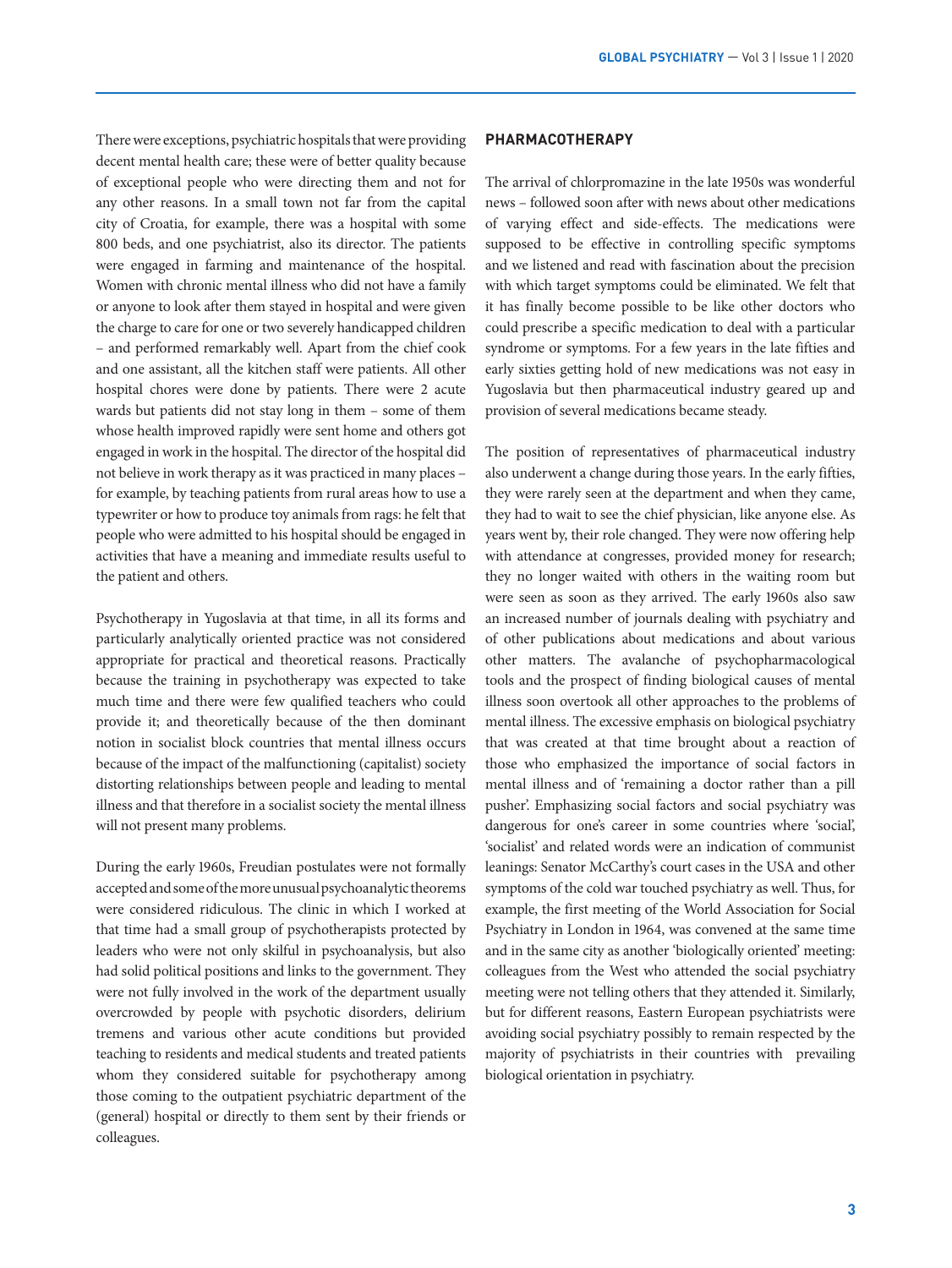### **ROLE PF PSYCHOLOGY**

After completing my education in medicine and completing training for the title of a specialist of psychiatry and neurology (which were still the same specialty at the time in 1963), I continued studies to obtain an MA and PhD in psychology. The psychologists at the time – if not in teaching positions in schools or the university – were employed in schools, industry and the health system. In the latter, they served in a manner similar to that of a laboratory: psychiatrists would send them patients to examine their IQ and possibly give them some other tests. They would report on their findings and results of the tests without seeing the patients after that (unless a second assessment was considered necessary by the psychiatrist who was looking after the patient. The psychologists' opinion about the mental illness of the person who was sent to them was not requested nor necessarily considered cogent for clinical practice. They rarely came into the department where the patients were accommodated. I was interested in psychology because it provided information about normal psychological functioning and about research methods both of which were not covered very well by the graduate training in psychiatry.

In 1965, I obtained a British Council scholarship and spent the next 20 months in England where I made friendships that last to the this day and learned a lot, particularly about doing research in psychiatry.

## **THE YEARS WITH THE WORLD HEALTH ORGANIZATION**

I joined the World Health Organization in 1967 (Sartorius, 2011) to work on the International Pilot Study of Schizophrenia (IPSS). After some months of working in Geneva, I was transferred to New Delhi where the Interregional Team on the Epidemiology of Mental Disorders (of which I was the only member) was to be based. The IPSS study had collaborating centres in Colombia, Czechoslovakia, Denmark, India, Nigeria, United Kingdom, the USA and the USSR, which I visited to help with the conduct of the study and to ensure a uniform application of assessment instruments in accordance with the common protocol of the study. The visits to the countries participating in the IPSS offered a wonderful opportunity to learn about the countries in which the centres were placed, about the cultures that prevailed in them, about psychiatrists who worked there, about health systems and about schizophrenia.

As time went by, I visited numerous other countries – almost all in the world – to talk about epidemiology and about psychiatry, stimulate or engage local institutions and individuals in international collaboration, to preach to government officials about the importance of psychosocial factors affecting health, to bring news about the treatment of mental illness and advise about the development of mental health services.

## **PSYCHIATRY IN THE DEVELOPING WORLD**

What impressed me about psychiatry that I have seen in the low and middle income (then called 'developing') countries at that time was the remarkable similarity of service development. In almost all countries, there were mental hospitals, usually overcrowded, poorly maintained, located in buildings constructed during the colonial times. The number of patients usually vastly exceeded the 'registered bed strength'; in most places, there were two patients for every 'bed'; the beds often did not exist, and patients had sacks of straw or nothing, to lie on. Insulin coma treatment was still used in some places in the early seventies, although the evidence of the dangers (and lack of effect) was available and published. Food was poor, in quantity, quality and appearance. Patients were often naked or dressed in rags. Outpatient services were offered by some hospitals. Where this was the case, the psychiatrists were declaring that they were engaged in community psychiatry. The most amazing fact I saw – in almost all and particularly in poor countries – was that the total number of patients treated in these institutions represented only a minute proportion of the total number of patients that could be expected on the grounds of epidemiological studies. In India, for example, there were in all about 20,000 beds in government hospitals for a population of one billion: that works out to 0.02 beds per 1000 compared with the then usual European rates of 0.5 to 2 beds per thousand: a hundredfold difference. The situation was similar in other countries confirming the findings about the large numbers of vagrants with psychotic illness, the early death of people with mental illness, the hiding of (often chained) patients in their homes, the treatment of mentally ill people by traditional healers and various other ways of dealing with people with mental illness.

## **PSYCHIATRY IN THE DEVELOPED WORLD**

In the seventies, in the developed countries, university departments of psychiatry and some private sanatoria provided care in accordance with the best of science and with an increasingly fair respect of patients' rights. The vast majority of patients, however. continued to be in mental hospitals in which their care was of poor quality and human rights received little respect. Mental hospitals in which care was of better quality – similar to the example of the hospital in Croatia described above – were rare but found everywhere, always due to the presence of exceptionally enlightened and able directors attracting also staff of good quality.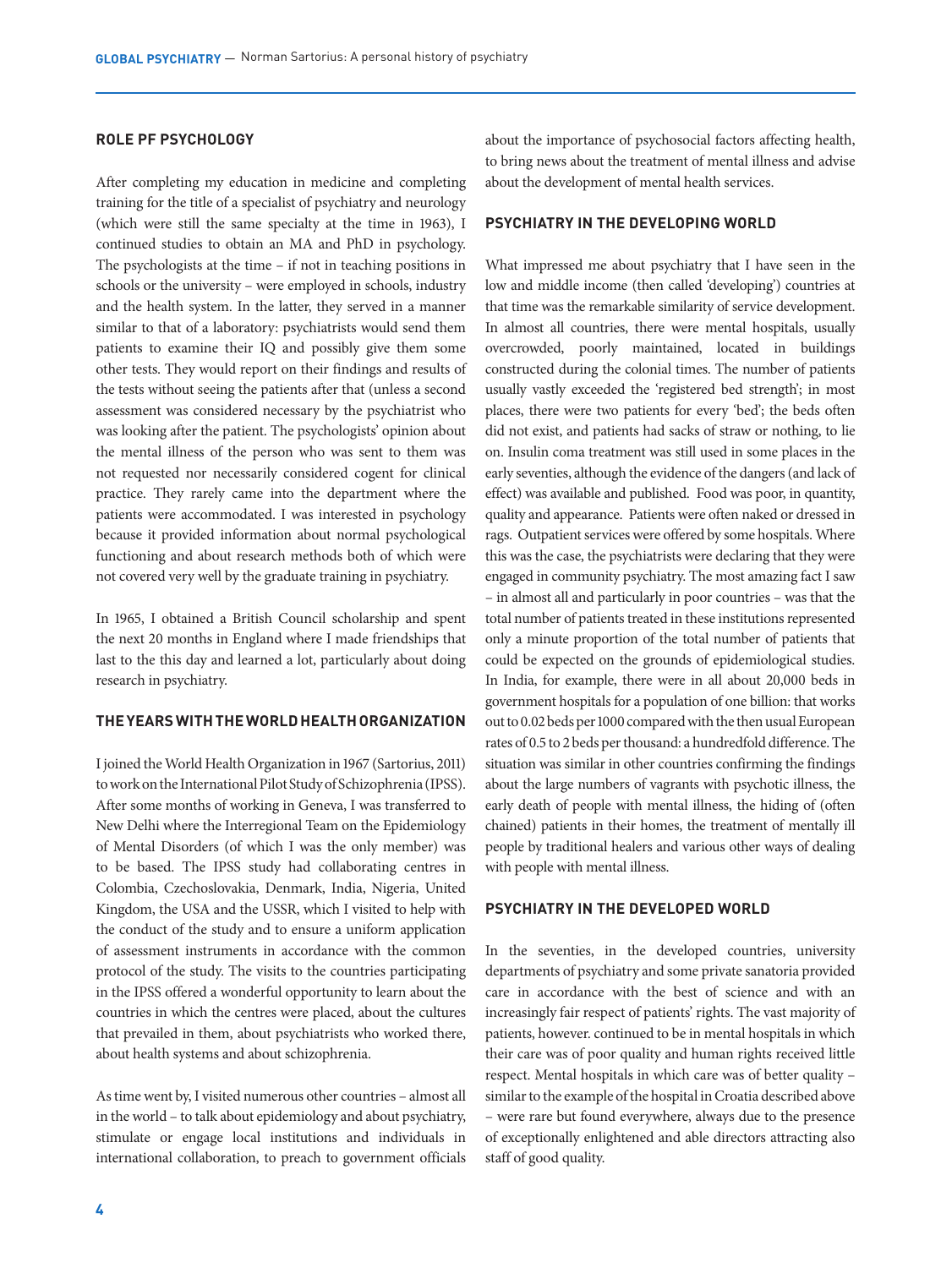#### **DRUG ABUSE**

Approximately at that time, the use of opium and its derivatives was recognized as a problem of public health significance. The use of opium before that was tolerated in many countries not least also because its use and effectiveness in the treatment of diarrhoea, cough, pain and insomnia. In addition, tolerance of its use might have been related to the impact of promotion of the use of opium, particularly in the Eastern Asia in the preceding century and in the early years of the 20th century. The relatively sudden change of government policies, (in part influenced by the use of opiates by the soldiers of the armies that stayed abroad after the World War) and the persecution of both users and dealers of opium somewhat reduced the public use of opiates; but at the same time, the prohibition created an opportunity to create an illegal market supplying it with heroin and a variety of other drugs. Among synthetic drugs, amphetamine and its derivatives became a public menace, which gradually subsided. Use and abuse of other drugs followed. In the seventies and eighties of the past century, the World Health Organization convened special meetings to examine the situation concerning drugs and produced a definition of dependence; by that definition, which became accepted worldwide, many of the previous users of opiates would not have qualified for the diagnosis of dependence although they were using the drugs for years. They were just regular users. The strict prohibition of drug use linked to significant investment into the control of availability and into projects related to the treatment of persons taking them had also a direct impact on the field of psychiatry attracting a significant number of specialists towards the programs dealing with drug dependence (where it was easier to get money for research and better paid jobs) and away from general psychiatry.

# **NON-PSYCHOTIC DISORDERS AND VARIETIES OF TREATMENT**

In most parts of the world, the fate of people with mental illnesses other than psychosis was not well known nor described, but what was probable was that some of them – for example, those with mild depression and anxiety states – were treated by traditional healers or by general practitioners who provided sedatives, laxatives, analgesics and various other treatments directed at the various somatic symptoms of mental illness – such as ill-defined aches and pains – which patients presented. The attitudes to the practice of traditional healers varied among countries: in some of them, healers were recognized as participants in the effort to respond to health needs (e.g., in Ghana and Switzerland); in other settings, they were prosecuted and their practice was forbidden often citing

instances in which their interventions resulted in damage (e.g., the severe burns caused by holding the feet of persons with epilepsy close to fire to stop seizures). The systems of traditional medicine in Asia were better described, recognized by the authorities; and in some (e.g., China), traditional practitioners were working in the same institutions that provided care based on scientific medicine. In some countries, for example in Vietnam, instruction about traditional medicine was also introduced into the curriculum of medical schools

## **TRAINING**

The training in psychiatry in many countries reflected the poor image of psychiatry and the disregard of mental health problems. In most developing countries, training in psychiatry consisted of a few lectures and in some instances visits to mental hospitals often treated by the students in a manner similar to a joint visit to the zoo avoiding closer contacts with the inmates. In many countries, postgraduate training in psychiatry consisted of working next to senior colleagues for period varying from one to several years: all that was not learned in that way had to be added by studying oneself.

#### **COMMUNITY SERVICES AND THE WHO**

Somewhere in the late sixties, the idea to shift the tasks of treating mental illness to the general practitioners and other primary care health agents re-emerged (proposals about task shifting in psychiatry were present in the late 19th century but never gained general acceptance) and gained popularity and general acceptance. This was a most welcome development. In 1973, we convened a World Health Organization Expert Committee meeting to consider ways of extending mental health care, which led to recommendations about the involvement of primary care staff in the management of mental disorders (Mental Health Expert Committee report, 1975). The report of the Committee was submitted to the Executive Board of the WHO, which approved the report and sent its recommendations to the WHO member states. To provide evidence that the inclusion of mental health care into general health services is possible, the WHO conducted a multicentric study in several developing countries (WHO Study Group report, 1984), which demonstrated that it is possible to provide knowledge about the management of severe mental disorders to simply trained staff working at the primary health care level and that they were able to provide care to people with disorders such as schizophrenia or depression. The ideas gained further ground and found a further confirmation in the report of the 1978 Alma Ata conference on primary health care – a conference that was expressing the decision of all members of the WHO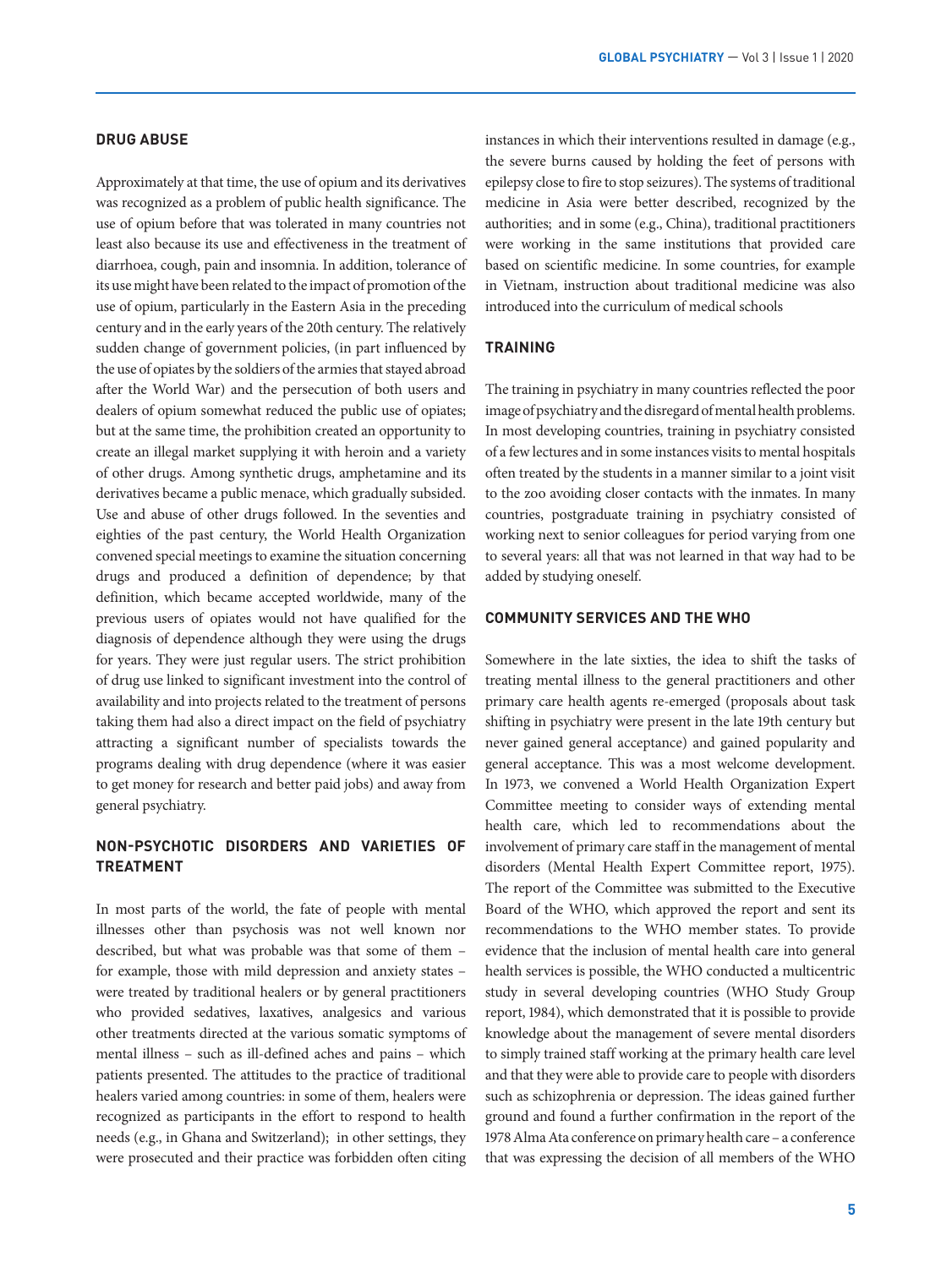to strengthen primary health care and make it the carrier of universal coverage of the whole population by (elementary) health care. In the report of the Conference, the promotion of mental health is listed as one of the ten essential components of primary health care, which was a helpful reference for psychiatrists trying to convince their governments to do more for mental health.

## **POLITICAL INFLUENCES AND ABUSE OF PSYCHIATRY**

Meanwhile, in the ninety seventies and early eighties, the cold war increased its extent and, in that framework, the information about the abuse of psychiatry for political purposes in the USSR and some of its satellite states gained considerable visibility. The evidence about the abuse of psychiatry for political reasons was presented to the World Psychiatric Association, which issued the Hawaii Declaration (Callard et al., 2012). The withdrawal of the USSR Association of Psychiatry from the World Psychiatric Association in 1983 added visibility to the situation. Abuses of psychiatry were happening elsewhere as well before and after those years: it was the cold war that made the abuse for political purposes widely known. Well documented and presented, it did contribute to the bad image of psychiatry as much as to the poor image of the political system in which it was functioning. The problem was that even after the cold war ended and the political system which permitted or used the abuse of psychiatry for its purposes had been replaced, the image of psychiatry remained marked also by its deviations of previous times.

## **ANTIPSYCHIATRY**

About that time the psychotropic medications that were by then widely used also became stigmatized, not least because of their side-effects. The tenets of the antipsychiatry movement that swept the European countries in the late sixties and early seventies found their way into progressive thinking about the organization of mental health services and about human rights of the mentally ill. The spirit of the 1968 youth movement in Europe also had an impact on psychiatry when its activists begun to enter the profession not least in relation to the need to provide care for mental illness to all who needed it – as was the case in the UK, proud of its National Health Service – and not only to those who could pay for it.

# **THE 1980S AND LATER YEARS: BIOLOGY AND DE-INSTITUTIONALISATION**

In the ninety eighties, biological studies of mental disorders further increased in popularity leading to the creation of societies of biological psychiatry and to a growing gap between psychiatrists (and other researchers engaged in biological studies) and those who were interested in social psychiatry and psychotherapy. Biological studies and psychopharmacological investigations drew significant financial support from pharmaceutical industry, which grew worldwide.

At about the same time, the mantra of psychiatry became deinstitutionalization. The reports of the poor condition of mental hospitals, disregard of human rights of people who were kept there as well as reports about the nefarious effects of long stay in institutions regardless of their quality were part of the deinstitutionalization drive greatly helped by governments, which saw it as a welcome manner to save money previously provided for institutional care. The example of the 1978 law and reform of psychiatric care in Italy, which led to the closure of all government controlled mental hospitals and the detailed description of the way in which psychiatry was reformed in the town of Trieste, received wide popularity and helped the movement as well. The fact that the number of beds in private psychiatric institution in Italy and elsewhere had grown at this time received little visibility.

In some countries and in some regions of other countries, the community-based services helped those discharged from hospital to live a decent existence. In many other places, the mentally ill people who were discharged from hospital without any support in the community fared badly, some of them being arrested and put in prisons, some survived in large cities homeless and others by turning vagrant.

# **ONGOING SHORTAGES IN CARE PROVISION AND STAFF**

In the nineteen eighties, the low- and middle-income countries gradually increased the numbers of psychiatrists investing little into the development of services in which these were to work. Many left their country and ended in European and other high-income states. The clinical practice of psychiatry reflected the scarcity of trained personnel. The average duration of an interview in an outpatient psychiatric department often lasted no longer than three or four minutes serving to decide whether it was necessary to put the patient in a hospital and to decide which of the psychiatric drugs (most of which had a very wide diapason of action) to prescribe.

In inpatient facilities, there was often no more than 1 psychiatrist for 60 or more patients and apart from information and facts gained during an interview on entry, the psychiatrists' decisions relied mainly on what nurses told them about the patients' behaviour.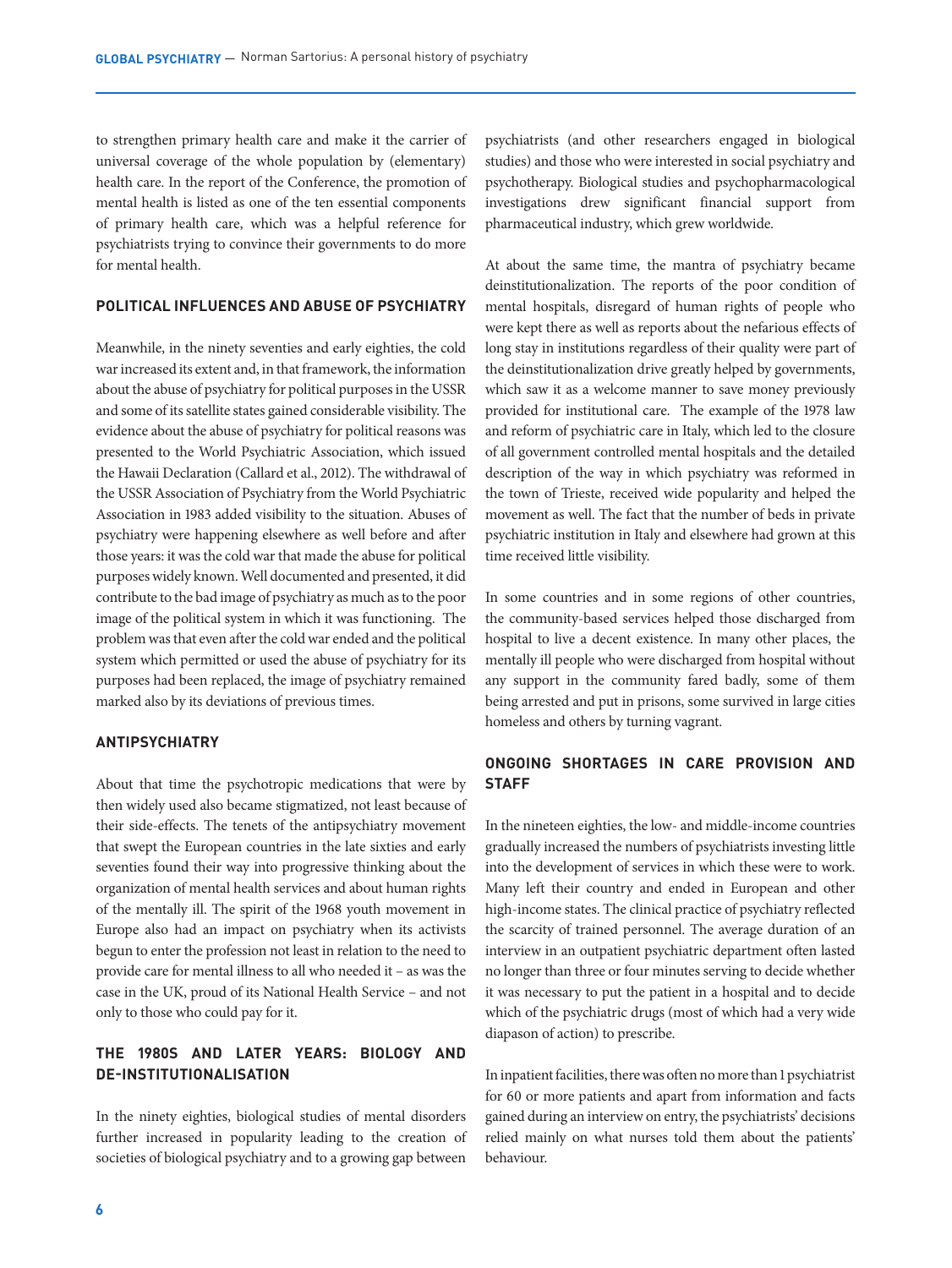The practice in many European countries was not significantly different from that. It is important to realize that the role of the nurses and their power ranking was not the same in the countries of Europe (nor, by extension in the countries that were their colonies). The British system recognized consultants – specialist psychiatrists who made decisions about the treatment of patients admitted to hospital – and the nursing staff that ran the wards in which the patients were located. The continental system had a different arrangement: the psychiatrist was the head of the team that received the patients and looked after him.

The role of the Matron in the UK was very different from the role of the chief nurse in a hospital in, say, Austria or Romania. The matron in an English department of psychiatry made decisions about the ward and the psychiatrists were invited to give advice about the treatment; the role of the chief nurse in the central and eastern European countries was to execute the orders of the chief (the psychiatrist).

Private psychiatry and psychotherapeutic practices according to what patients and their families said and according to what could be heard in talking to psychiatrists who worked in private care operated differently. How exactly they functioned and what proportion of the people with mental disorders they helped is uncertain because information about the extent, form and quality of private psychotherapeutic practice was not included in statistical reports from countries or in scientific reviews.

## **BETTER FUNDING AND ONGOING PROBLEMS**

As years went by and resources for psychiatry became more important, new developments became possible. In many of the industrialized countries, community care was appropriately funded and services were provided in the community with an engagement of the community. These developments were however also affected by the gradual weakening of community cohesion in many rapidly urbanizing countries, making it difficult to apply the concepts of community medicine. The fragmentation of medicine into ever more narrowly defined sub disciplines made it difficult to provide care to people with comorbid mental and physical disorders and the complexity of administrative and care arrangements resulted in the creation of a variety of professional groups, case managers, home visitors, work attendants, peers and others.

Recent times have also made it possible to see that some of the remedies that were offered in the second half of the 20th century to make psychiatry more useful to society have failed. Surprisingly, this did not reduce the zeal of those promoting

them to continue doing so. Thus, for example, it became obvious that shifting tasks of psychiatry to general practitioners and other health workers is neither as simple nor easy as it sounded. The general health workers are willing to deal with some of the mental health problems but not with all and certainly not with the most difficult ones ranging from personality disorders to psychotic states. The strategy of task shifting, therefore, has to be reformulated to cover needs of people whom the general practitioners are unlikely to manage. The return of the patients to their families became more difficult in a time where divorce rates were growing and family size, stability and strength were on the wane. The life expectancy of people with mental illness grew but they are still dying 10 to 15 years sooner than the rest of the population (Nordentoft et al., 2013). Providing care for physical illness in people with mental illness has therefore emerged as a main problem for health services in the 21<sup>st</sup> century.

#### **OUTLOOK**

Time has helped to assess the outcome of most of the measures recommended in the past few decades but it has not created enough courage to discard all the useless and possibly even harmful notions of the previous years. Thus, for example, it would be important to recognize that the tasks of psychiatrists related to the treatment of mental disorders have to be redefined because of an increased acceptance of self-help strategies, which could deal with an important proportion of mental health problems currently brought to psychiatrists and psychotherapists and because of the adoption of the responsibility for the treatment of conditions such as mild depression and anxiety by the general practitioners. The energy saved by these changes should enable psychiatrists to accept their responsibilities in the field of public health, for example, to lead actions that will contribute to the primary prevention of mental disorders and to the acceptance of the importance of psychosocial factors in medicine as a whole.

It does take courage to jettison ideas that we promoted telling others and ourselves that they are excellent: It is to be hoped that the current generation will do so wisely preserving the useful and inviting all concerned – health workers, patients, carers, society to help in making psychiatry a truly useful and successful medical discipline.

This is where history of psychiatry has joined the present, which is best known to those who are living and working in it.